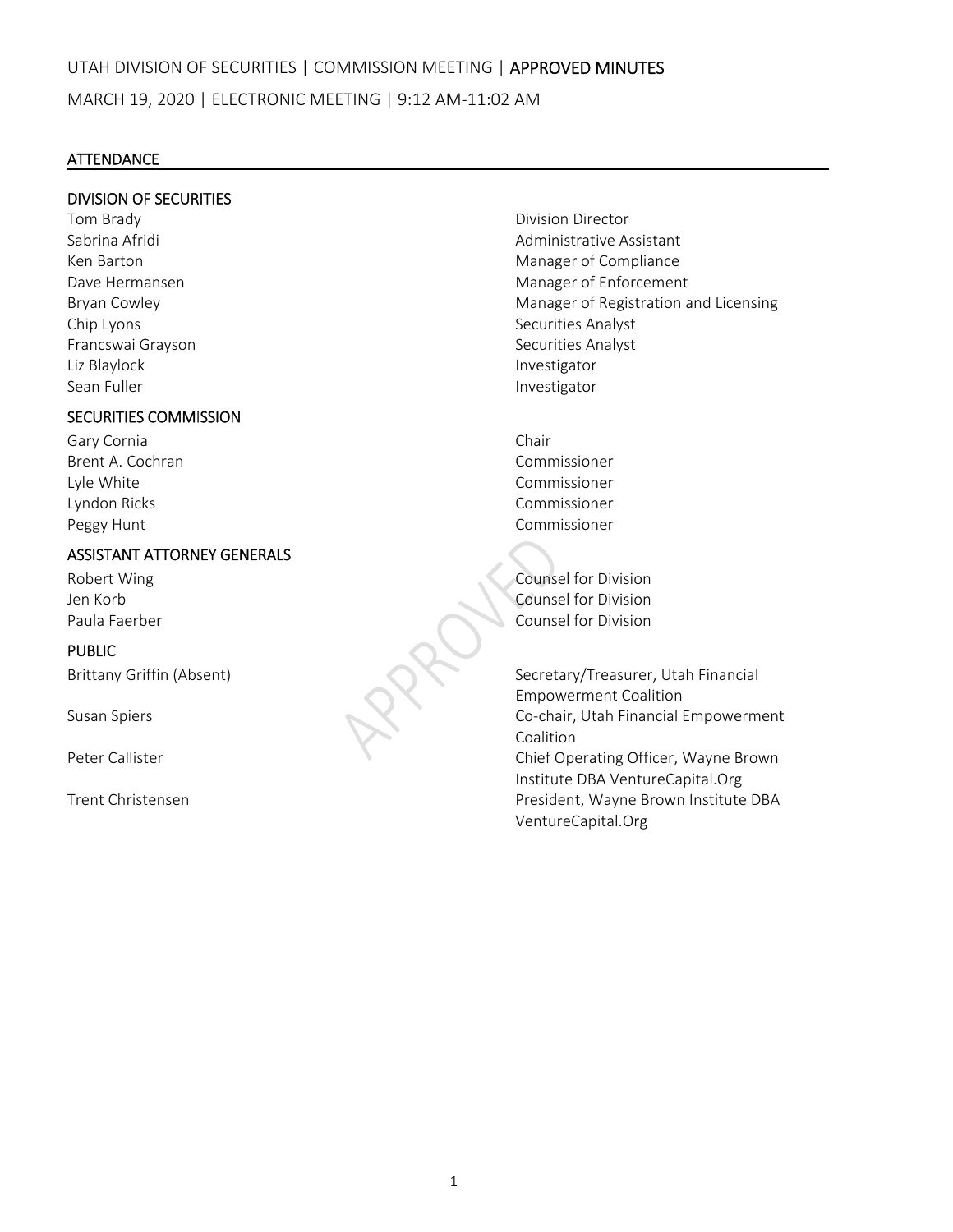## UTAH DIVISION OF SECURITIES | COMMISSION MEETING | APPROVED MINUTES

MARCH 19, 2020 | ELECTRONIC MEETING | 9:12 AM‐11:02 AM

# WELCOME AND CALL TO ORDER **SAMPLING AND CALL TO ORDER 19:12 AM** Meeting commenced. Chairman Gary Cornia

### APPROVAL OF MINUTES **ALL 2020** SERVICES AND A SERVICE OF MINUTES

Commissioner Lyndon Ricks proposed some amendments to the minutes. Chairman Gary Cornia made a motion to approve the minutes as amended. Commissioner Lyle White seconded the motion.

 $\checkmark$  The motion was approved unanimously.

## EDUCATION FUND EXPENDITURE REQUEST **BRYAN COWLEY**

Commissioner Lyle White made a motion to approve the Division's request to expend education funds as outlined in the information presented at the meeting and Commissioner Brent Cochran seconded the motion.

 $\checkmark$  The Commission approved the Education Fund Expenditure Request.

### GRANT REQUESTS

### Utah Financial Empowerment Coalition

Susan Spiers presented the grant request that was submitted for \$15,000.

Commissioner Brent Cochran made a motion to approve the \$15,000 request and Commissioner Peggy Hunt seconded the motion.

 $\checkmark$  The \$15,000 grant request from Utah Financial Empowerment Coalition was unanimously approved by the Commission, pending final approval from the Executive Director.

## Wayne Brown Institute DBA VentureCapital.Org

Trent Christensen and Peter Callister presented the grant request that was submitted for \$40,000.

After questions and discussion, Commissioner Lyndon Ricks made a motion to approve the grant request at the reduced amount of \$10,000 and Commissioner Lyle White seconded the motion.

 $\checkmark$  A grant request from VentureCapital.Org in the amount of \$10,000 was unanimously approved by the Commission, pending final approval from the Executive Director.

#### DIRECTOR'S REPORT DIRECTOR TOM BRADY

## Personnel

Director Tom Brady began the report with an update on the Division's personnel. Beginning with, the resignation of (former) Investigator, Aaron Jaynes. Mr. Jaynes was a valued employee who resigned due to relocating to Florida. Director Brady explained how the Division is taking appropriate precautions to mitigate the risk of Coronavirus (COVID‐19) such as: postponing the filling of the vacant Investigator position, implementing telework which is line with President Trump's recommendation that group gathering shall be no more than 10 people, and implementing staggered scheduling which allows the staff to practice social distancing. In doing so, it has expedited the pilot telework program, which is sponsored by the Governor's office.

#### Legislation

Director Brady concluded the report with a final update on House Bill 162, discussing ongoing efforts with Senator Dan Hemmert and Representative (and chief sponsor of the legislation), Mike McKell. House Bill 162 consist of 4 main amendments to the Divisions statute:

- 1) Investment Advisor services clarifies that only those licensed as such, should hold themselves out or imply that they're engaged in investment advisory services.
- 2) Amended definition of elder abuse clarified ambiguities.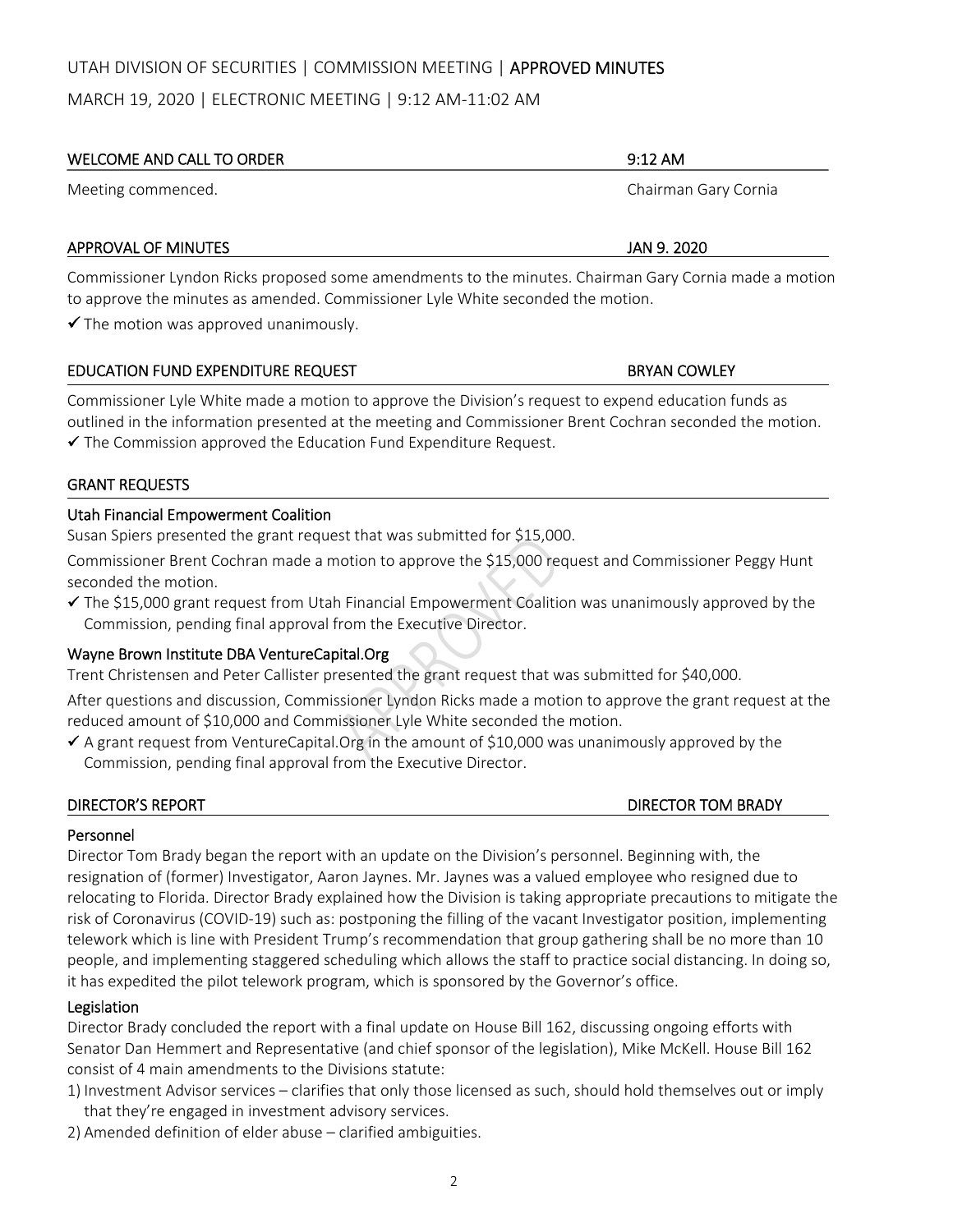## MARCH 19, 2020 | ELECTRONIC MEETING | 9:12 AM‐11:02 AM

- 3) Updated citation to the Dodd Frank bill that had been amended.
- 4) Fine amounts adds to the list of factors the Commission may consider when determining a fine amount for those who have been found to have violated the Securities Act. The Commission can now consider how much the violator has been benefited by violating the Act.

### SECTION REPORTS

## 2019 YTD Exam Statistics

Ken Barton began the Compliance report by explaining exams are related to securities licensed entities and agents.

 9 compliance examinations as follows: 8 were for‐cause (exams) and opened as a result of investor complaint or Regulatory Agency Referral, and 1 routine examination. Lastly, 1 new Investment Adviser licensing approval exam thus, total exams initiated year‐to‐date is 10.

### Administrative Action Updates

Mr. Barton concluded the Compliance report by explaining the 7 Administrative Actions the Compliance section is currently working on:

- $-1$  completed action involved settling of the matter of: One for the Money Financial and Stephen A. Ashton.
- $-4$  proposed Administrative Actions involving Securities licensees are in the drafting stage
- $-$  2 proposed Orders that that are on the agenda for this meeting.

## ENFORCEMENT DAVE HERMANSEN

## **Training**

Mr. Hermansen began the Enforcement report by discussing 3 different training opportunities that are currently postponed due to coronavirus.

- 1) Commodity Futures Training Commission (CFTC) and Commodity Exchange Act a volunteer offered a training to all of the Divisions staff.
- 2) Prosecutors from Utah County task force offered training on communications fraud and theft.
- 3) Assistant United States Attorneys who prosecute securities fraud at the Department of Justice, offered a training.

#### Administrative Actions

Mr. Hermansen began the Enforcement report by discussing the status of Administrative Actions as follows:

- $-$  55 Administration Actions under investigation.
- $-$  26 Administration Actions are in the que, pending investigation.
- $-$  7 Order to Show Cause Administrative Actions that are currently outstanding.
- $-9$  Order to Show Cause Administrative Actions that are currently stayed due to the pending outcome of criminal charges.
- $-8$  Order to Show Cause Administrative Actions that are currently in the drafting phase.

#### **Complaints**

Mr. Hermansen concluded the Enforcement report by explaining how complaints have decreased due to coronavirus.

## REGISTRATION AND LICENSING BRYAN COWLEY

Bryan Cowley began the Registration and Licensing report by discussing registration fees for licensing individuals

#### COMPLIANCE KEN BARTON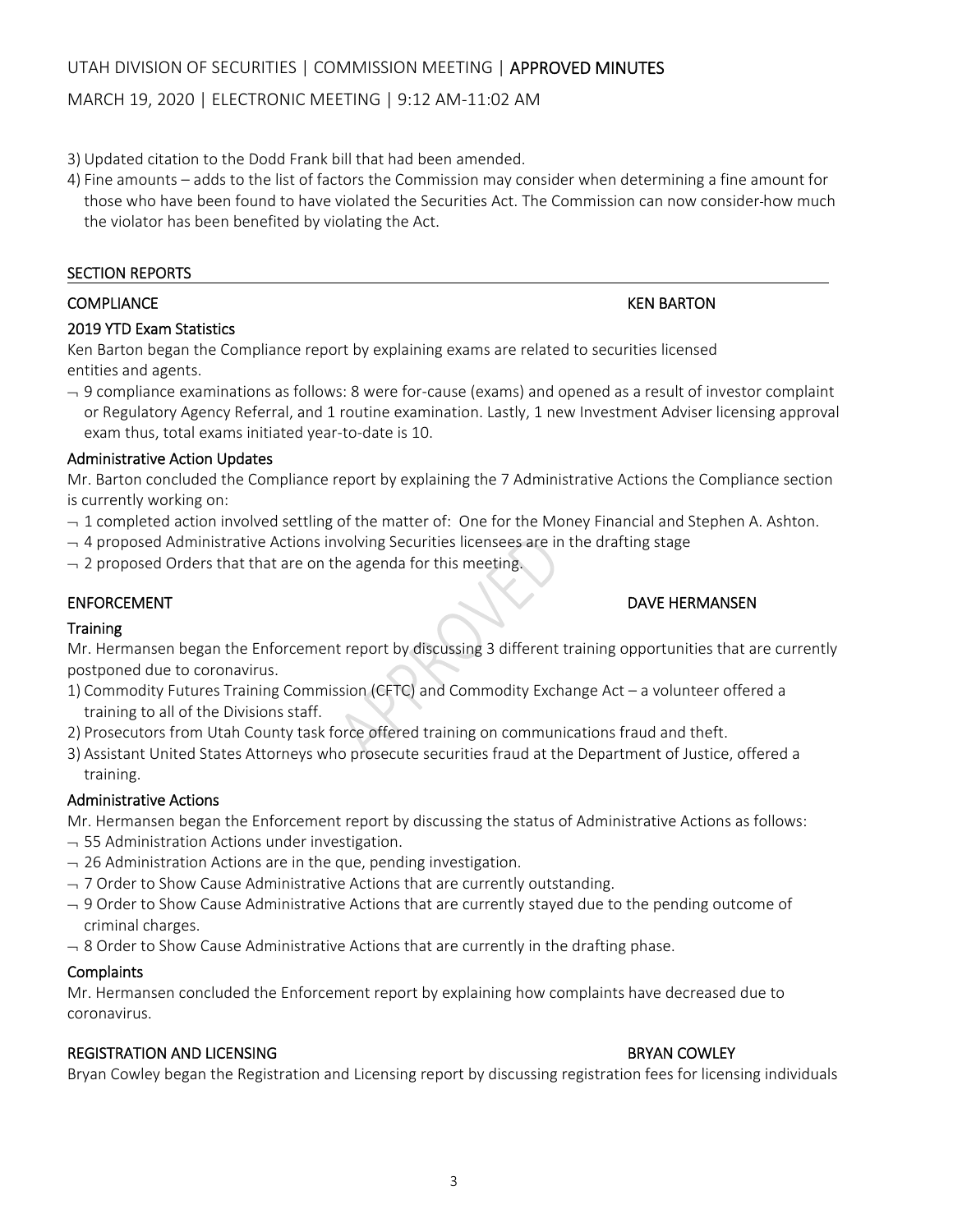## UTAH DIVISION OF SECURITIES | COMMISSION MEETING | APPROVED MINUTES

## MARCH 19, 2020 | ELECTRONIC MEETING | 9:12 AM‐11:02 AM

- $-$  Fiscal year 2019 the Division collected approximately \$8.5 million in registration fees for licensed individuals and a noteworthy fact Mr. Cowley mentioned was, the State of Utah waived registration fees for 23 active duty Military individuals.
- $-$  Fiscal year 2019, 527 individual applicants have been escalated for further review.
- $\rightarrow$  Division's fiscal year 2019 goal was to complete applicant reviews within 30 days of receipt. This goal is measured upon on the Governor's Office of Management and Budget. Thus, during the fiscal year of 2019, 92% of applicant reviews were completed within 30 days.

#### CONSIDERATION AND APPROVAL OF PROPOSED ORDERS 10:21 AM

### In the matter of: Accelerated Wealth, LLC, and Accelerated Wealth Group, LLC | SD-17-0021 and SD-17-0022 Default Order | Presenter: Jen Korb

Prior to Ms. Korb presenting the proposed Order, she noted for the record this Order only pertains to: Accelerated *Wealth, LLC, and Accelerated Wealth Group, LLC, along with the corresponding docket numbers.*

Under this Order, the Respondent Entities are ordered to cease and desist from engaging in any further conduct in violation of Utah Code Ann. or any other section of the Utah Uniform Securities Act. The Respondent Entities are permanently barred from associating with any broker‐dealer or investment adviser licensed in Utah, and from being licensed in any capacity in the securities industry in Utah.

After discussion, Commissioner Lyle White made a motion to approve the Order and Commissioner Lyndon Ricks seconded the motion.

 $\checkmark$  The Commission approved the Order unanimously.

# In the matter of: Eric Dunbar Johnson, CRD #2384891 | SD‐18‐0025

## Stipulation and Consent Order | Presenter: Francswai Grayson

Mr. Johnson agreed to this Proposed Order which had been signed by his counsel, Randall Marshall. Under this Order, Mr. Johnson neither admits nor denies the Division's Findings of Facts and Conclusions of Law. Mr. Johnson agrees to cease and desist from violating the Act and to comply with the requirements of the Act in all future business in the state of Utah. Mr. Johnson agrees to be barred from associating with any broker‐dealer or investment adviser licensed in Utah; from acting as an agent for any issuer soliciting investor funds in the state of Utah; and from being licensed in any capacity in the securities industry in Utah. Under this Order, Mr. Johnson agrees to pay the Division \$18,000 pursuant to the terms set forth in ¶ 51.

After discussion, Commissioner Lyle White made a motion to approve the Order and Commissioner Brent Cochran seconded the motion.

 $\checkmark$  The Commission approved the Order unanimously.

# In the matter of: Christopher Bradley Erwin| SD‐18‐0027

#### Stipulation and Consent Order | Presenter: Francswai Grayson

Mr. Erwin agreed to this Proposed Order. Under this Order, Mr. Erwin neither admits nor denies the Division's Findings of Facts and Conclusions of Law. Mr. Erwin agrees to cease and desist from violating the Act and to comply with the requirements of the Act in all future business in the state of Utah. Mr. Erwin agrees to be barred from associating with any broker‐dealer or investment adviser licensed in Utah; from acting as an agent for any issuer soliciting investor funds in the state of Utah; and from being licensed in any capacity in the securities industry in Utah. Under this Order, Mr. Erwin agrees to pay the Division \$2,500 pursuant to the terms set forth in **¶** 41.

After discussion, Commissioner Peggy Hunt made a motion to approve the Order and Commissioner Brent Cochran seconded the motion.

 $\checkmark$  The Commission approved the Order unanimously.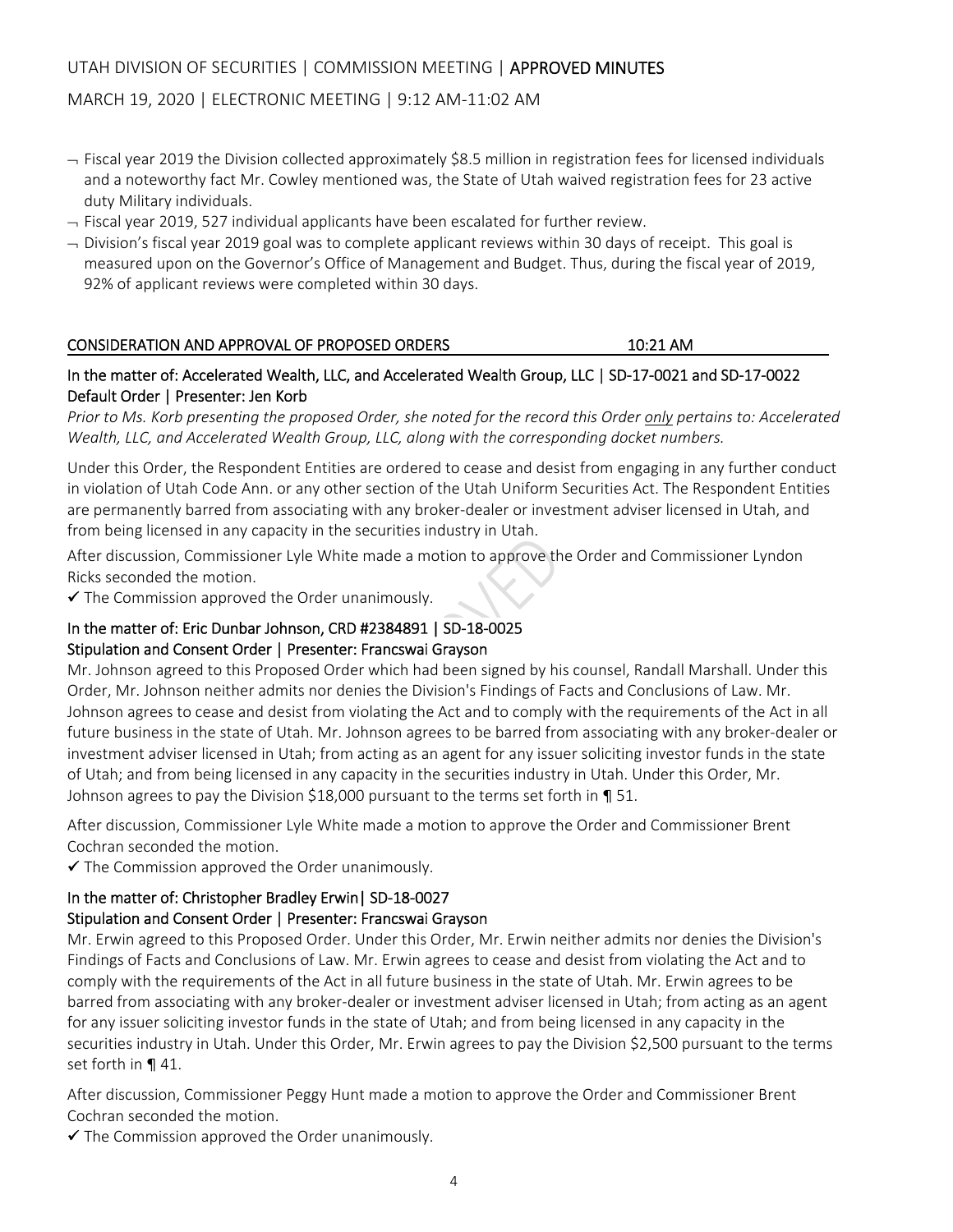## In the matter of: Empire Energy and Spencer Kent Barton| SD‐19‐0001 and SD‐19‐0002 Stipulation and Consent Order | Presenter: Francswai Grayson

Respondents, Empire Energy and Mr. Barton agreed to this Proposed Order. Under this Order, Respondents neither admit nor deny the Division's Findings of Facts and Conclusions of Law. Respondents agree to cease and desist from violating the Act and to comply with the requirements of the Act in all future business in the state of Utah. Respondents agree to be barred from associating with any broker‐dealer or investment adviser licensed in Utah; from acting as an agent for any issuer soliciting investor funds in the state of Utah; and from being licensed in any capacity in the securities industry in Utah. Ordered in the Criminal Action, Respondents agree to pay \$155,610.68 (plus interest) in restitution. Under this Order, Empire Energy and Mr. Barton agree to pay the Division \$175,000 pursuant to the terms set forth in ¶ 63.

After discussion, Commissioner Lyndon Ricks made a motion to approve the Order and Commissioner Peggy Hunt seconded the motion.

 $\checkmark$  The Commission approved the Order unanimously.

## In the matter of: Divvee Social, Inc. and Darren Olayan| SD‐19‐0029 and SD‐19‐0030 Stipulation and Consent Order | Presenter: Francswai Grayson

Respondents, Divvee Social and Mr. Olayan agreed to this Proposed Order. Under this Order, Respondents neither admit nor deny the Division's Findings of Facts and Conclusions of Law. Respondents agree to cease and desist from violating the Act and to comply with the requirements of the Act in all future business in the state of Utah. Respondents agree to be barred from associating with any broker‐dealer or investment adviser licensed in Utah; from acting as an agent for any issuer soliciting investor funds in the state of Utah; and from being licensed in any capacity in the securities industry in Utah. Under this Order, Divvee Social and Mr. Olayan agree to pay the \$545,000 in restitution to the investor pursuant to the terms set forth in ¶ 54 and \$50,000 fine to the Division pursuant to the terms set forth in ¶ 55.

After discussion, Commissioner, Peggy Hunt made a motion to approve the Order and Commissioner Brent Cochran seconded the motion.

The Commission approved the Order unanimously.

## In the matter of: Stanley B. Secor, CRD #1982414 | SD‐19‐0036 Stipulation and Consent Order | Presenter: Chip Lyons

Mr. Secor agreed to this Proposed Order which had been signed by his counsel, Mark W. Pugsley. Under this Order, Mr. Secor neither admits nor denies the Division's Findings of Facts and Conclusions of Law. Mr. Secor agrees to cease and desist from violating the Act and to comply with the requirements of the Act in all future business in the state of Utah. Mr. Secor agrees to be barred from associating with any broker‐dealer or investment adviser licensed in Utah; from acting as an agent for any issuer soliciting investor funds in the state of Utah; and from being licensed in any capacity in the securities industry in Utah. Under this Order, Mr. Secor agrees to pay the Division \$25,000 pursuant to the terms set forth in ¶ 110.

After discussion, Commissioner Peggy Hunt made a motion to approve the Order and Commissioner Brent Cochran seconded the motion.

 $\checkmark$  The Commission approved the Order unanimously.

## In the matter of: Solium Financial Services, LLC, CRD#147933 | SD‐20‐0010 Stipulation and Consent Order | Presenter: Chip Lyons

Respondent Entity, Solium Financial Services agreed to this Proposed Order. Under this Order, Respondent Entity neither admits nor denies the Division's Findings of Facts and Conclusions of Law. Respondent Entity agrees to cease and desist from violating the Act and to comply with the requirements of the Act in all future business in the state of Utah. Respondent Entity agrees to be barred from associating with any broker‐dealer or investment adviser licensed in Utah; from acting as an agent for any issuer soliciting investor funds in the state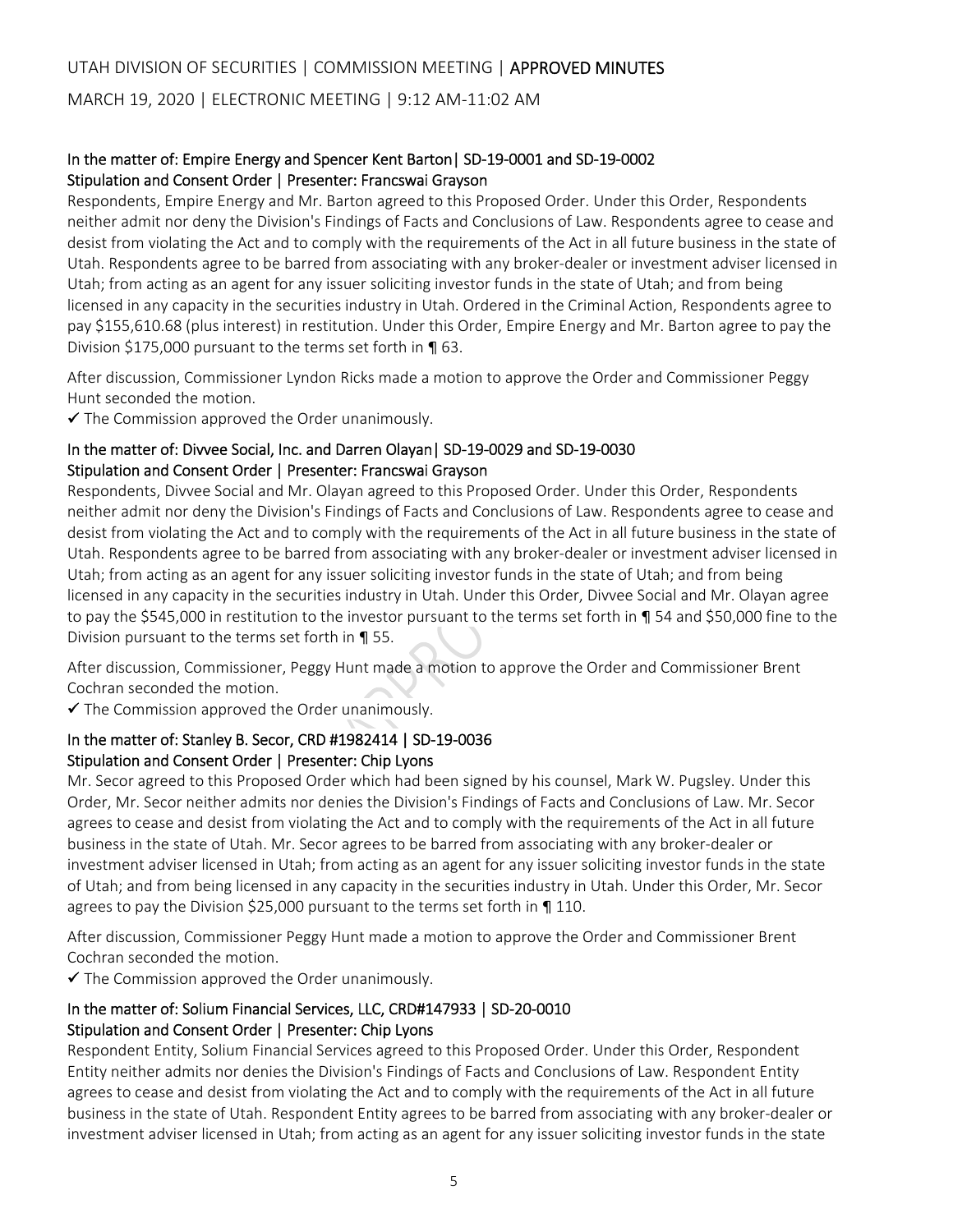## UTAH DIVISION OF SECURITIES | COMMISSION MEETING | APPROVED MINUTES

### MARCH 19, 2020 | ELECTRONIC MEETING | 9:12 AM‐11:02 AM

of Utah; and from being licensed in any capacity in the securities industry in Utah. Under this Order, the Division imposes the following fines that the Respondent Entity agrees to pay: \$15,300.16 and \$1,000 pursuant to the terms set forth in ¶ 4 and ¶ 5.

After discussion, Commissioner Lyndon Ricks made a motion to approve the Order and Commissioner Lyle White seconded the motion.

The Commission approved the Order unanimously.

## MOTION TO ADJOURN **11:00 AM**

Chair, Gary Cornia called for a motion to adjourn the meeting. The next scheduled Securities Commission Meeting is May 7, 2020.

RAPOKE